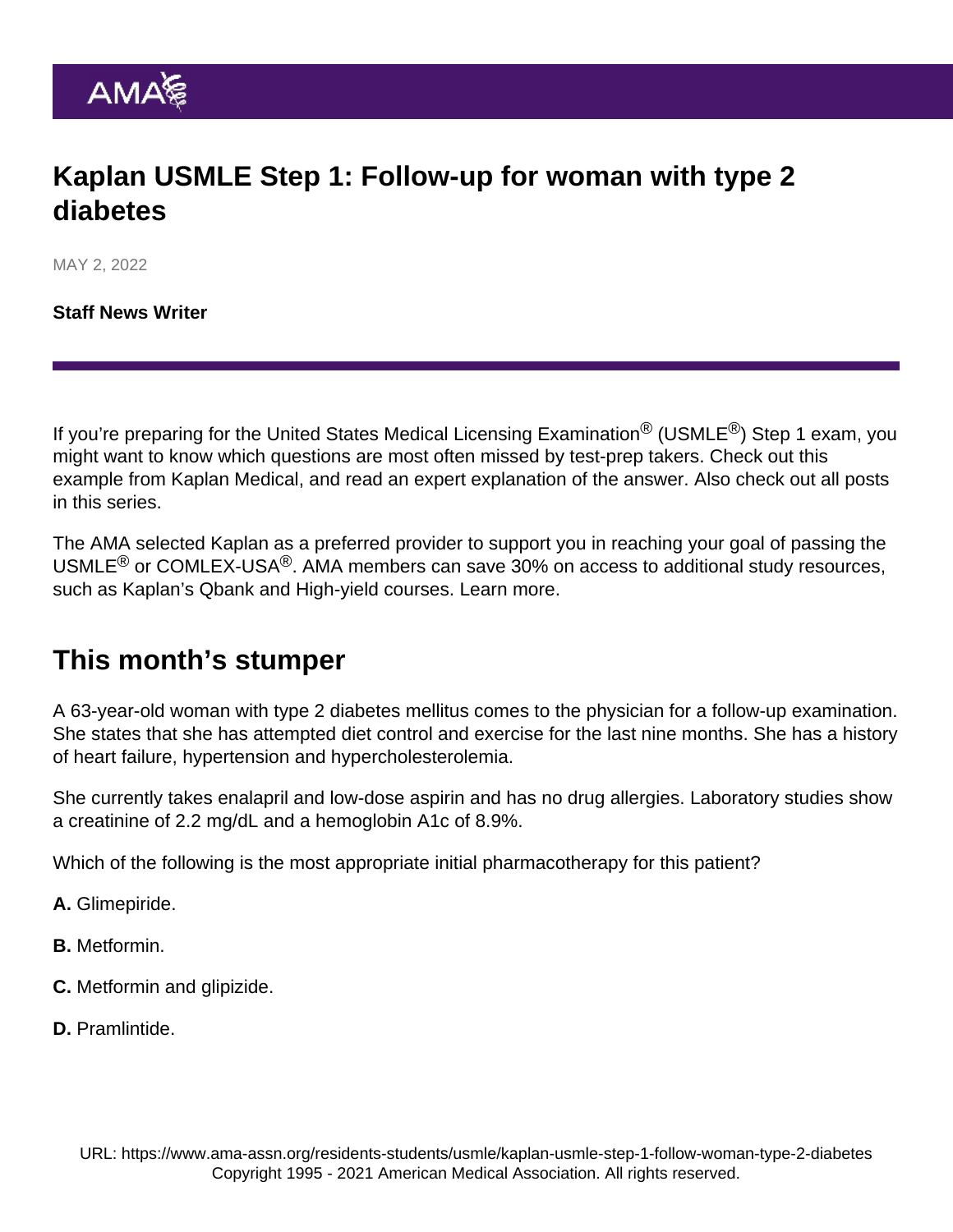E. Rosiglitazone.

The correct answer is A.

### Kaplan Medical explains why

The initial decision about the choice of drug to manage hyperglycemia must take into account the comorbidities of the patient and the relative contraindications of the drug. Insulin secretagogues such as sulfonylureas (glipizide, glyburide, glimepiride), ?-glucosidase inhibitors (miglitol, acarbose), thiazolidinediones ("glitazones") (pioglitazone, rosiglitazone), biguanides (metformin), and insulin all are approved for monotherapy for diabetes.

Most patients are initially started on metformin unless there is a contraindication, such as renal dysfunction (as seen in this patient). Sulfonylureas, DPP-4 inhibitors (sitagliptin), GLP-1 agonists (exenatide) or glitazones (rosiglitazone) are generally used as second line agents when metformin is